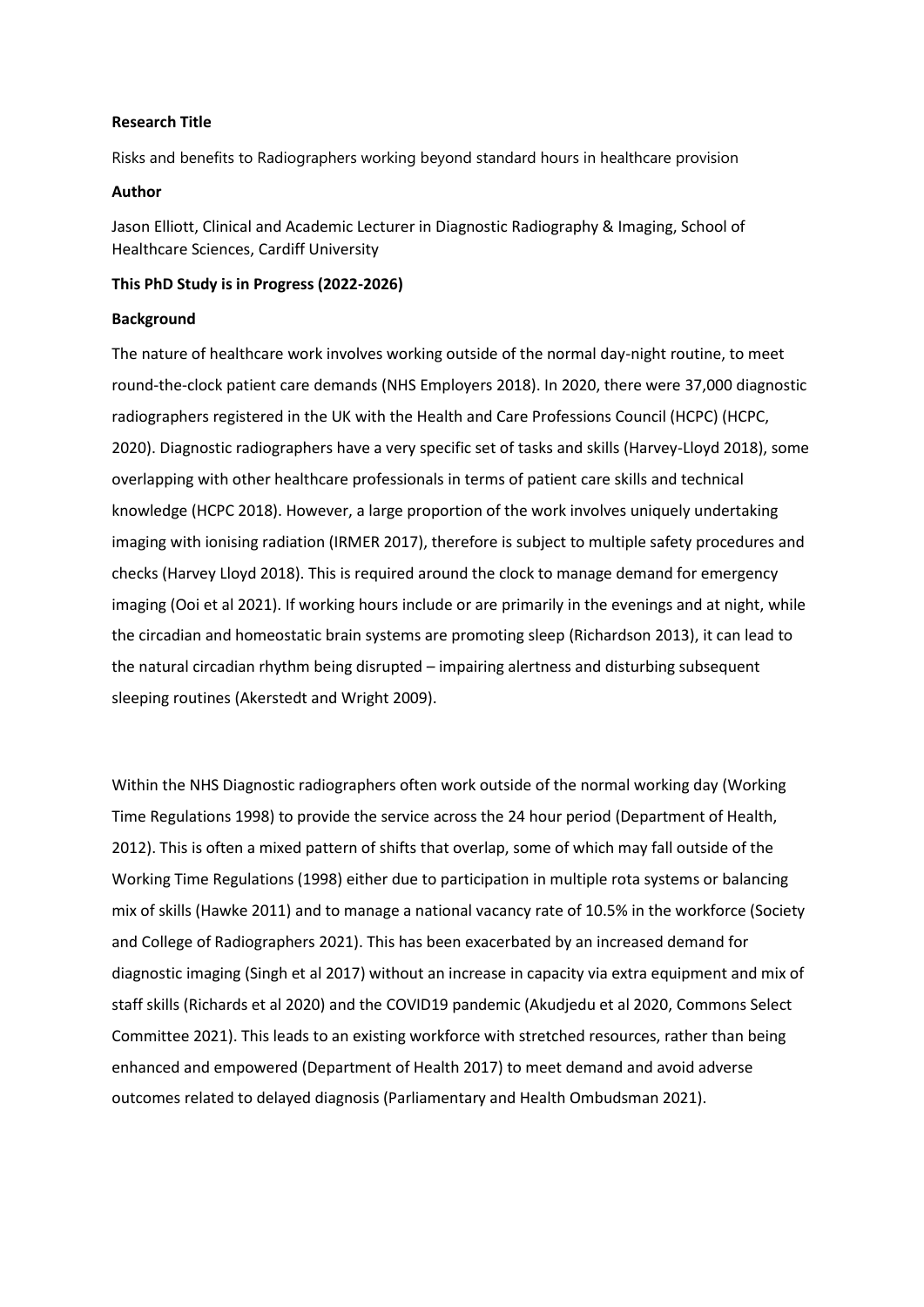The corresponding fatigue and associated symptoms that radiographers may be experiencing (Drake et al 2004, Raj et al 2006) have been termed Shift Work Disorder in other workers, particularly nurses (Asaoka et al 2013). This effect has been shown to increase when patterns are disrupted to allow less than eleven hours rest in between shifts (Eldevik et al, 2013). This leaves them prone to sickness absence (Singh et al 2017), low motivation and potential errors when compared to failure rates in other similar professions such as nursing (Elliott & Williamson 2019). Patients (and staff) are subsequently at risk of consequence due to health hazards from ionising radiation or extremely strong magnetic fields (IRMER 2017). The Health and Safety at Work Act (1974) should limit this, but lack of understanding and awareness (Bishop & Elliott 2019) means this is often not adhered to and further increases the likelihood of fatigue (Akerstedt & Wright 2009). Additional exploration of varying shift patterns has been undertaken in research to observe efficiency and consequence (Hawke 2011, Ooi et al 2021) without addressing the effects on staff wellbeing. Nightingale et al (2021) identify the working patterns in radiography as a major factor in staff retention, but do not explore the effects of this on the individual practitioner's fatigue levels or wellbeing.

While shift work related fatigue has been attributed to major industrial accidents (Harrington 2001) and aviation related incidents (Bendak & Rashid 2020), safety measures relating to work hours are often routinely applied (Gabriel et al 2018, Holley Sundaram and Wood 2003) – but this is not routine in healthcare. Shift work fatigue is more prevalent in out-of-hours work for healthcare professionals (Hanecke et al 1998). The suggestion of "attentional failures" in medical professionals is double in junior doctors with unrestricted working practice (Lockley et al 2004) with fatigue impairing function and cognition (Papp et al 2004) cited as a major factor. Routine difficult tasks become more erroneous (Hughes and Rogers 2004) due to fatigue in cognition, or "decision fatigue" (Reiner & Krupinski 2012). In human factors reviews of medical imaging error (Lacson et al 2019) most errors were found in communication or practice – relating to procedural error such as those safety checks described previously (IRMER 2017). There is no additional information available pertaining to radiographers as a professional group (Elliott & Williamson 2019) despite evidence from other health care professional groups (Suzuki et al 2004, Barker & Nussbaum 2010, Chang et al 2011). This work is arguably transferable to radiographers due to equivalent professional registration, range of care and technical skills including cannulation (Lo et al 2011), and expectation of round-the-clock service delivery. Additional scoping studies (Bishop & Elliott 2019, Amin & Elliott 2021) show some limited evidence of detrimental health effects on radiographers more generally due to shift patterns. There remains a lack of investigation into radiographer wellbeing and fatigue due to these demands on the current resource and structure.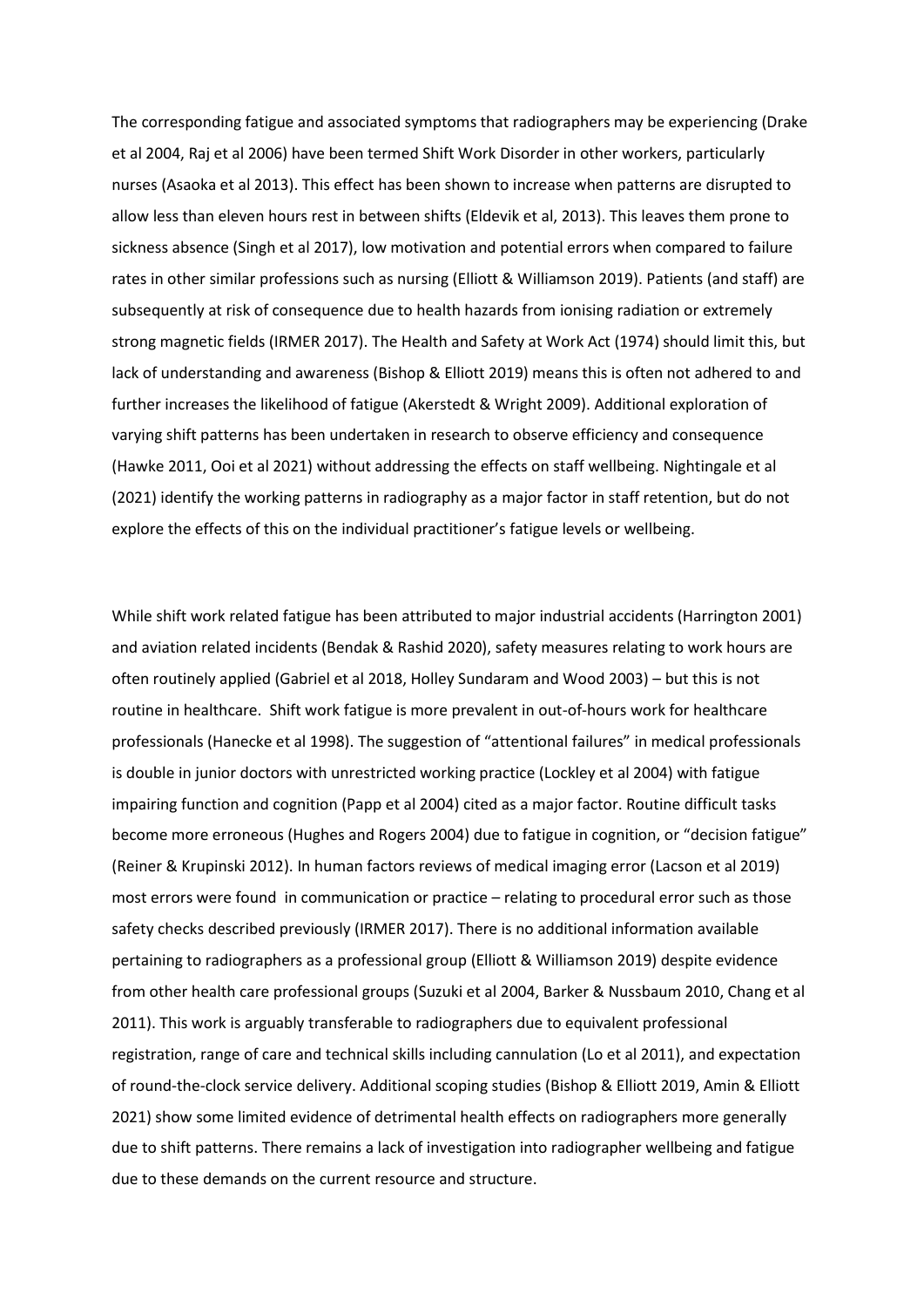### **Study Objectives**

To identify the primary factors contributing to the complex working environment for radiographers relating to a 24 hour service delivery, and identify effects on wellbeing and safety

Defining the factors that make radiology a complex working environment as demand and resource

Investigating the associated effects of shift work on wellbeing and fatigue in radiographers

Correlating adverse event data

## **Methodology**

The Job-Demands-Resources (JDR) theory is useful in predicting and defining levels of burnout and performance particularly in healthcare (Bakker & Demerouti 2004; Demerouti & Bakker 2011). This can be applied to study of the radiographer population as in other healthcare professions (Schaufeli 2017, Tomo & De Simone 2019). In the JDR model, the investigation of workload, shift prevalence and pressure can investigate strain levels from demand (Schaufeli & Toons 2014) and the moderation of job resources (that is, staff and skills mix within the shiftwork pattern adding to compensatory rest) can demonstrate burnout and engagement/performance levels – critical to the safe and effective care of service users (Harvey-Lloyd 2018).

The study is overall a mixed methods study, with an explanatory sequential format (Polgar & Thomas 2004): the quantitative questionnaire preceding semi-structured qualitative interviews*.* The JDR theory framework (Bakker & Demerouti 2004) will be applied to investigate the demand and resource situation on employee wellbeing; with the qualitative element explaining and triangulating results from the quantitative data (Locke & Lees 2021)

# *Setting & Population*

All UK radiographers would be invited to participate in the questionnaire via social media and the Society & College of Radiographers, so the study would be representative of a broad sample of diagnostic radiographers across the country.

The participants would be included if they undertake shiftwork or participate in out of hours rotas.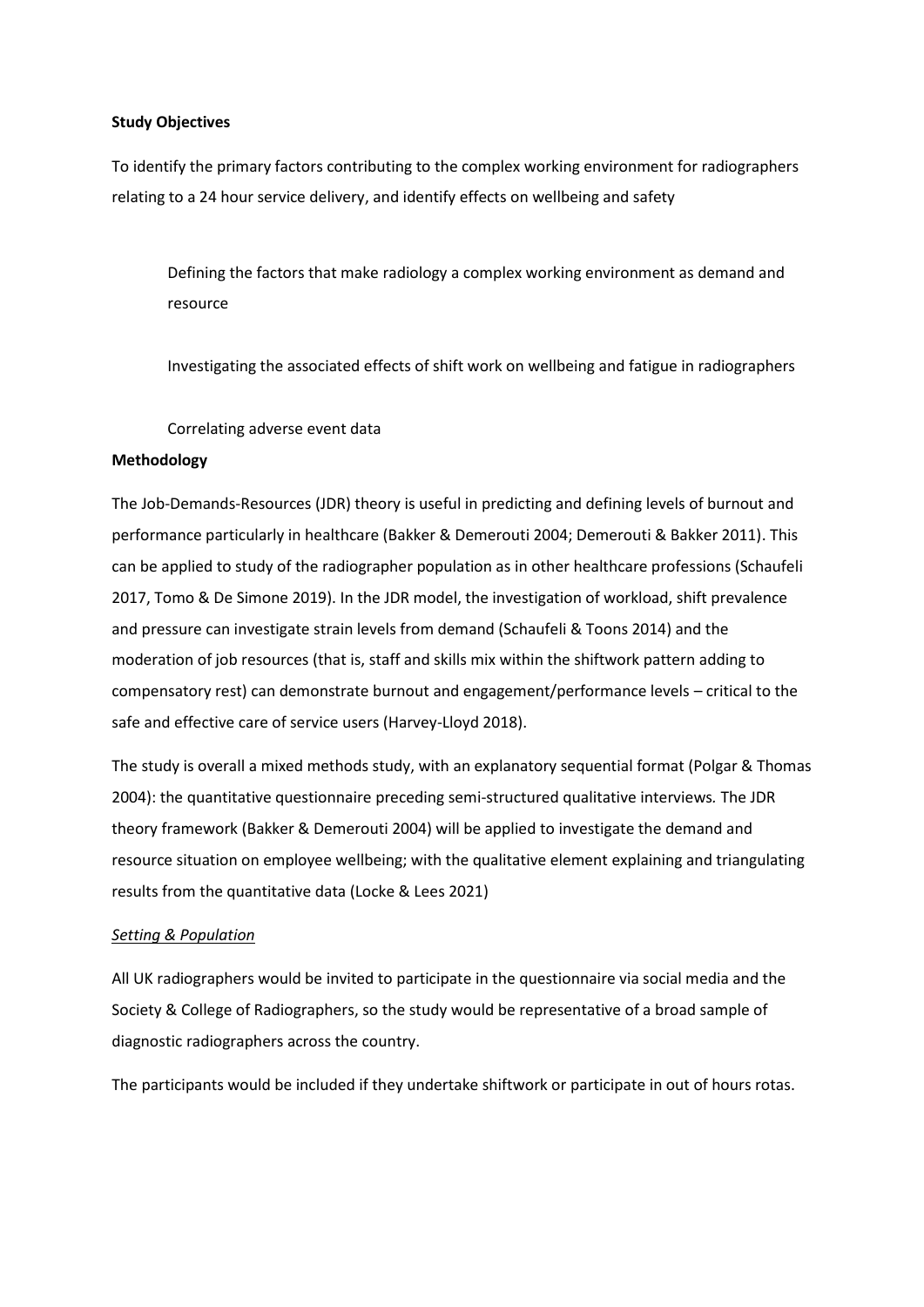The selection of participants chosen for the qualitative study would be random from questionnaire participants who indicate willingness to be interviewed, allowing for a broad cross-demographic approach - as to maintain a representative view of the UK radiography population.

1. Literature review into Diagnostic Radiography as a complex environment – working patterns, staffing levels, skills & tasks, parallel overlapping rota systems, workload and variation between centres. Review of other wellbeing research in other healthcare roles that pertains to JDR theory by defining the job demands (workloads and structure) and resources (staffing, shift patterns to meet demand)

Additional investigation into error prevalence in via information from Health Inspectorate Wales, Care Quality Commission and NHS Resolution; reviewed in relation to aviation and industrial incidents.

### 2. UK Wide questionnaire survey on shift patterns, stress, fatigue and wellbeing

All radiographers across the UK will be invited to take part through professional body and social media. Participant Information would be provided on the electronic survey, and consent obtained before admission to the study. A simple power calculation puts required sample size over 381 participants. Additionally, participants would indicate whether they would be willing to be contacted to participate in the qualitative element of the research.

Staff would identify their age, experience, level participation in mixed shift patterns and/or out-of-hours work so that comparisons can be made and form a discussion over the demands, resources and subsequent impact of shift work.

Questions related to Demand and Resource availability using the Job Demands and Resource Scale (Jackson & Rothmann 2005), perceived fatigue levels using the Oldenburg Burnout Inventory (Demerouti & Bakker 2008), and overall wellbeing via the Warwick Edinburgh Mental Wellbeing Scale (Tennant et al 2007).

3. Qualitative study into fatigue in radiographers, Semi-structured interviews of selected questionnaire participants.

A selection of around 40 participants in stage 2, 10% of the proposed questionnaire sample size, would be invited to interview. This would allow participants an opportunity to discuss further their answers in context of personal experiences and impacts on their health. Following consent, a semi-structured interview would be conducted, exploring the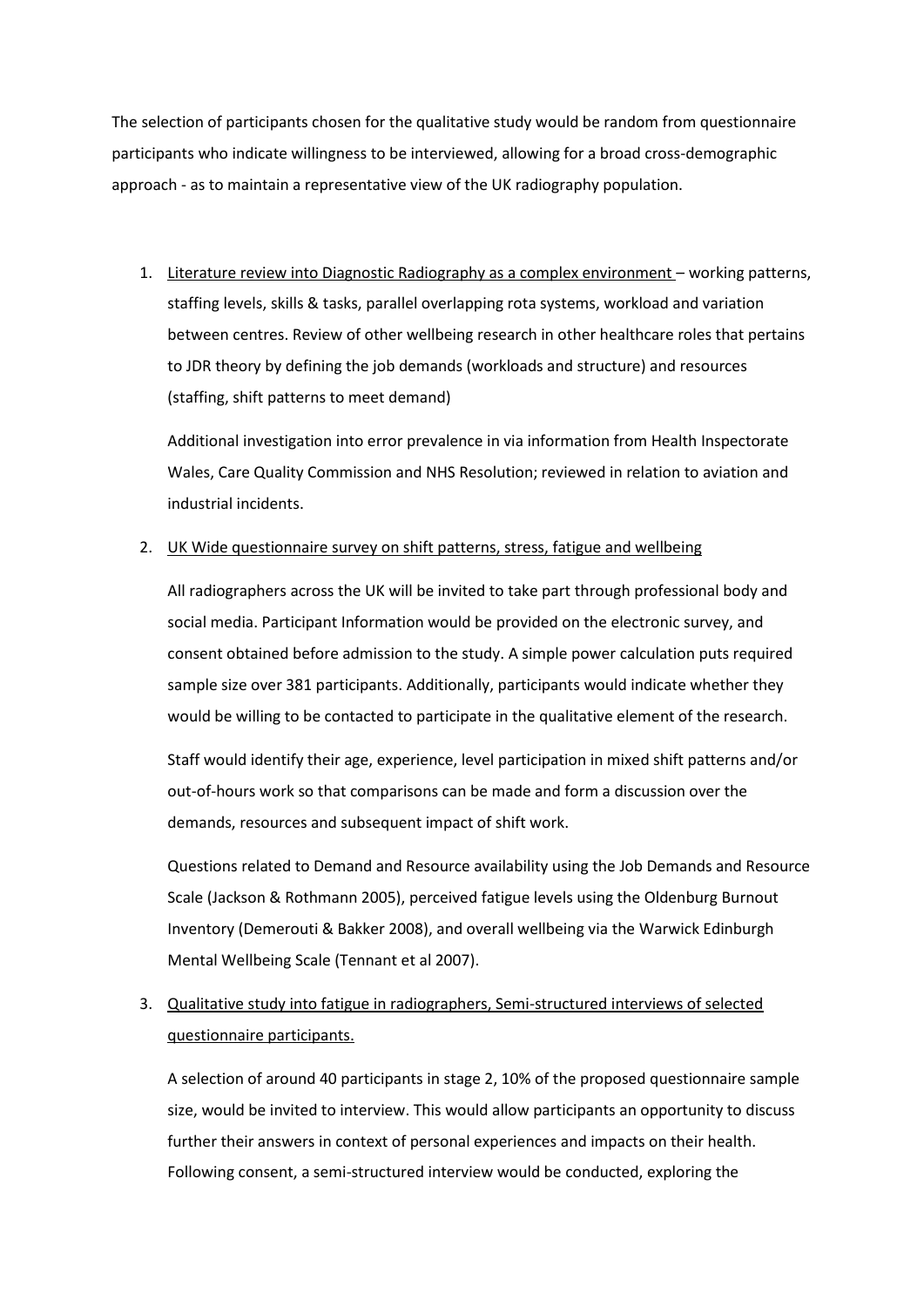participants individual situation and discuss the impact to them as a result of their working patterns – including coping mechanisms, symptoms of fatigue. The interview would be recorded, transcribed and its accuracy agreed with the participant prior to inclusion in thematic analysis.

# *Data Analysis - Questionnaire*

Descriptive graphics for presentation of general trends and results information, box plots and confidence intervals for wellbeing scores dependent on location/shift pattern frequency, comparison of personal coping mechanisms.

Comparative analysis between shift/non-shift groups and analysis of variance based on experience, overall working hours on average, type of working environment. Potential causal analysis can be undertaken on:

- demand and resource values from the JDRS
- OBI scores
- WEMWBS scores

using a multiple linear regression model such as least squares. Statistical significance of any calculable results using ANOVA or suitable alternative.

## *Data analysis – qualitative*

All interviews would be transcribed, and then subsequently approved by the interviewee prior to analysis. NVivo software would be used to assist in the analysis process.

Braun & Clarke's (2006) thematic analysis would be undertaken, using the following principles:

- 1. Data familiarisation and immersion
- 2. Investigation of interesting features and themes, application of initial coding
- 3. Collating further responses into codes and application across the transcript
- 4. Review of themes and information, further investigation and correlation
- 5. Themes finally defined and report of overall results generated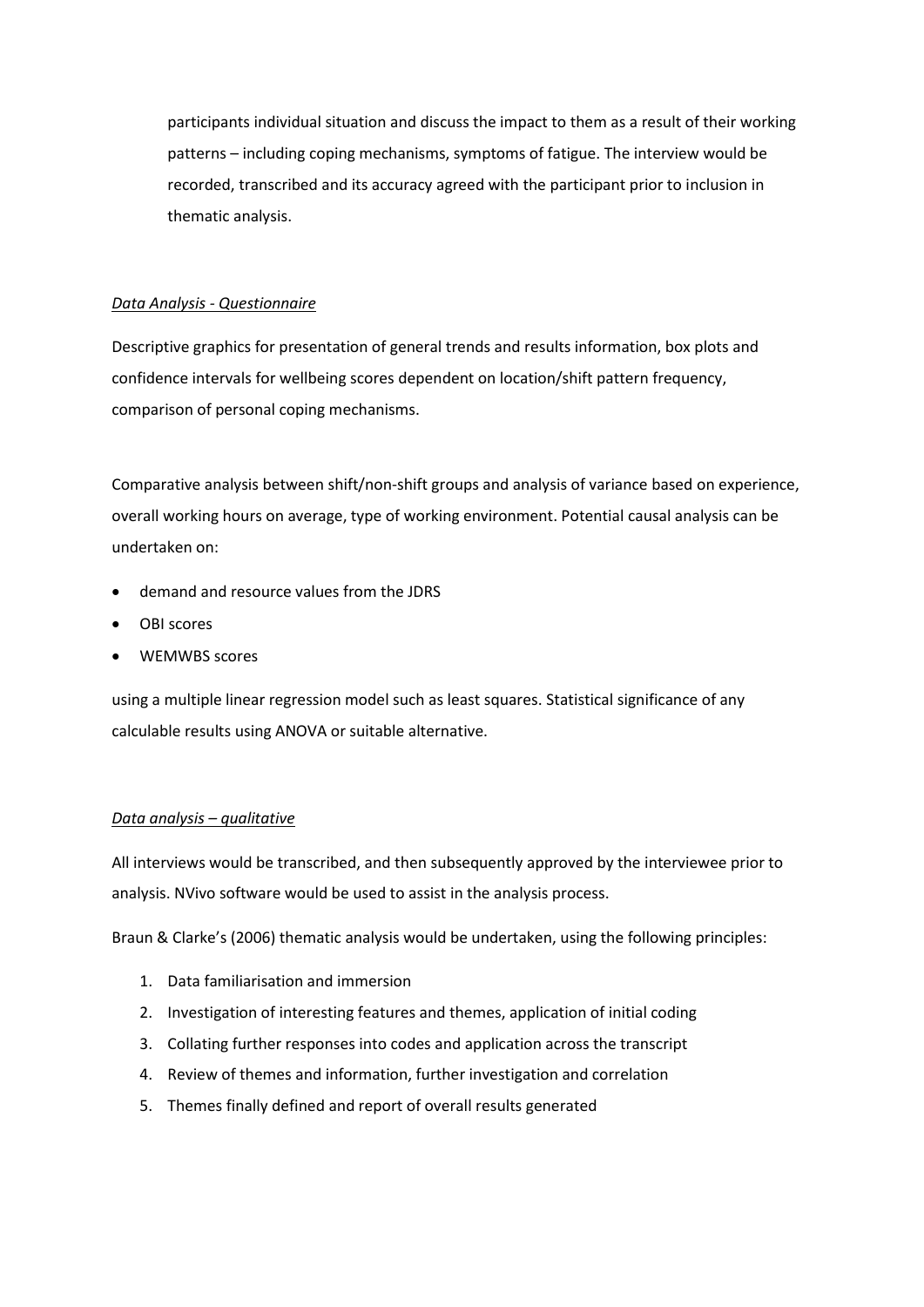# **References**

- Akerstedt T, Wright KP, 2009; Sleep Loss and Fatigue in Shift Work Disorder. Sleep Med Clin, 2009 Jun, 1(4), 257-71.
- Akudjedu T, Lawal O, Sharma M, Elliott J et al 2020; Impact of the COVID-19 pandemic on radiography practice: findings from a UK radiography workforce survey. BJR Open, 2020, 2(1), 20200023.
- Amin NO, Elliott J, 2020; Effect of Shift Work on Personal Health and Service Quality Among Radiographers in the Western Province of the KSA: A Quantitative Study. MSc Dissertation, Cardiff University
- Asaoka S, Aritake S, Komada Y et al, 2013; Factors associated with shift work disorder in nurses working with rapid-rotation schedules in Japan: the nurses' sleep health project. Chronobiol Int, 2013 May, 30(4); 628-36.
- Bakker AB, Demerouti E, 2004; Using the job demands-resources model to predict burnout and performance. Human Resource Management, 2004 Apr, 43(1), 83-104.
- Barker LM, Nussbaum MA, 2010; Fatigue, Performance and the Work Environment: a survey of registered nurses. Journal of Advanced Nursing, 2010, 67(6), 1370-1382.
- Bendak S, Rashid HSJ, 2018; Fatigue in aviation: a systematic review of the literature. International Journal of Industrial Ergonomics; 2020 March, 76, 102928.
- Bishop A, Elliott J, Floyd M 2019; What are the effects of night work on radiographers working in the south of Wales? BSc Dissertation, Cardiff University
- Braun V, Clarke V, 2006; Using Thematic Analysis in Psychology. Qualitative Research in Psychology, 2006, 2, 77-101.
- Chang YS, Wu YH, Chung YH et al, 2004; Impairment of perceptual and motor abilities at the end of a night shift is greater in nurses working fast rotating shifts. Sleep Medicine, 2004, 12, 866-869.
- Chernoff P, Adeokun C, O'Sullivan I et al, 2018; Burnout in the Emergency Department hospital staff at Cork University Hospital. Irish Journal of Medical Science, 2018 Jul, 188, 667- 74.
- Commons Select Committee, 2021; Coronavirus: Lessons Learned To date. London, House of Commons.
- Demerouti E, Bakker AB, 2008; The Oldenburg Burnout Inventory: A Good Alternative to Measure Burnout and Engagement. Handbook of Stress and Burnout in Healthcare, 65-78.
- Department of Health, 2012; Implementing 7 Day working in Imaging Departments: Good Practice Guidance A Report from the National Imaging Clinical Advisory Group. London, Department of Health.
- Department of Health, 2017; NHS National Staff Survey [online]. Accessed via http://www.nhsstaffsurveys.com/Page/1010/Home/NHS-Staff-Survey-2015/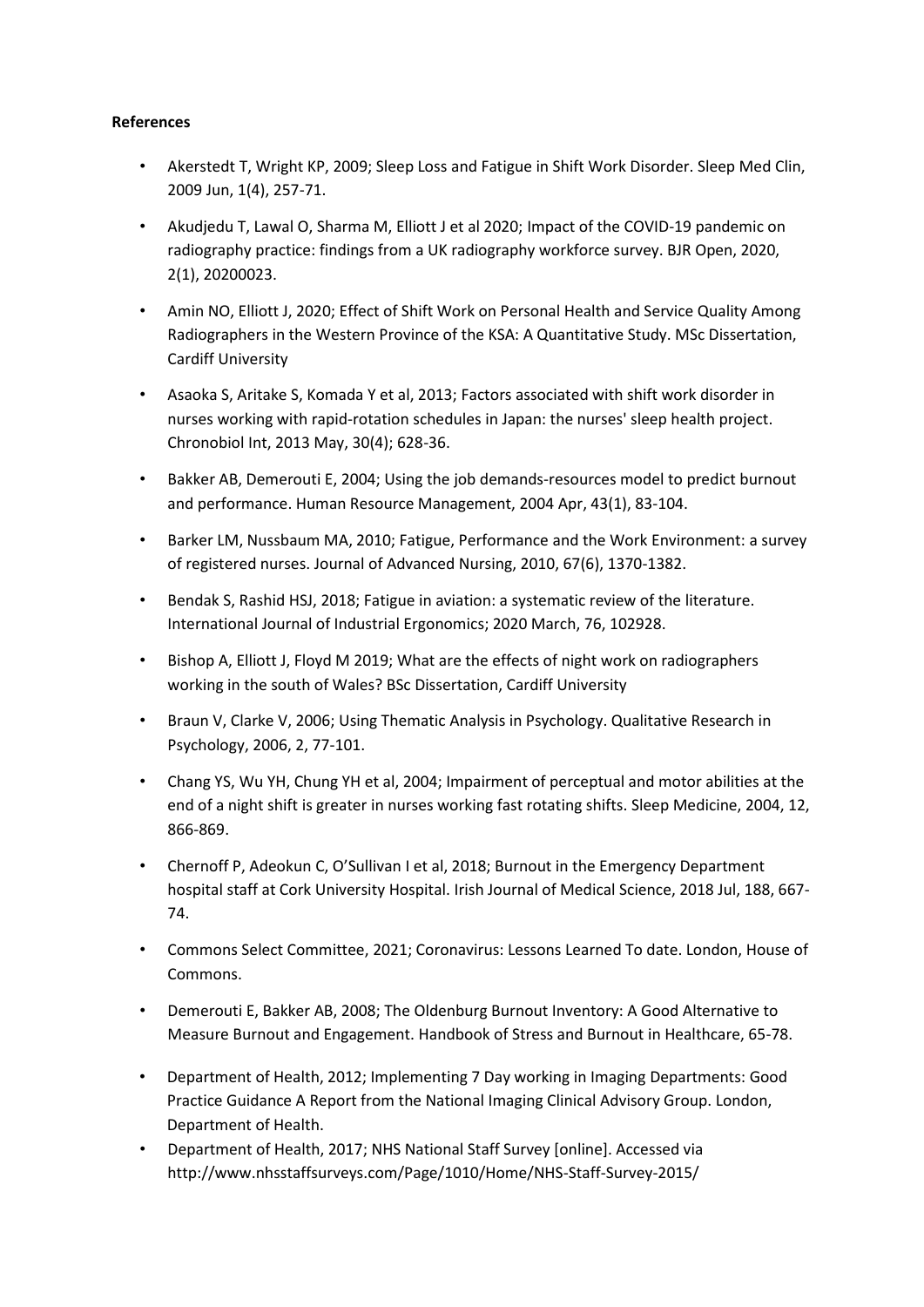- Drake CL, Roberts T, Richardson G et al, 2004; Shift Work Disorder: Prevalence and Consequences Beyond that of Symptomatic Day Workers. Sleep, December 2004, 27(8), 1453-62.
- Eldevik MF, Flo E, Moen E et al, 2013; Insomnia, excessive sleepiness, excessive fatigue, anxiety, depression and shift work disorder in nurses having less than 11 hours in-between shifts. PLoS One 2013 Aug, 15(8), e70882.
- EFRS, 2019; Patient safety in medical imaging: A joint paper of the European Society of Radiology (ESR) and the European Federation of Radiographer Societies (EFRS). Radiography, 2019 May, 25(2), E26-38.
- Elliott J, Williamson K 2019; The radiology impact of Healthcare errors during shiftwork. Radiography, 2020 Aug; 26(3); 248-53.
- Gabriel J, 2018; Industrial Fatigue: A Workman's Great Enemy. IOSR Journal of Business and Management; 2018 Oct, 20(10), 9-14.
- Hanecke K, Tiedemann S, Nachreiner F et al, 1998; Accident risk as a function of hour at work and time of day as determined from accident data and exposure models for the German working population. Scand J Work Environ Health 1998, 24(3), 43-48.
- Harvey-Lloyd JM, 2018; Being and Becoming a Diagnostic Radiographer. PhD Thesis, University of Brighton.
- Hawke FA, 2011; Development of a work pattern model to meet the changing service requirements with respect to patient and staff needs in Scottish radiology departments. PhD Thesis, Glasgow Caledonian University.
- Health And Safety At Work Act, 1974.
- Health and Care Professions Council, 2014; Standards of Performance, Conduct and Ethics: Radiographers. London, Health and Care Professions Council.
- Holley DC, Sundaram B, Wood DK 2003; Shift work and Aviation safety. Clinics in Occupational and Environmental Medicine, 2003 May, 3(2); 231-62.
- Hughes RG, Rogers AE, 2004; First, Do No Harm: Are you Tired? AJN, 2004 March, 104(3), 36- 38.
- Ionising Radiation (Medical Exposure) Regulations, 2017.
- Jackson, L.T.B. & Rothmann, S. (2005). Work-related well-being of educators in a district of the North West Province. Perspectives in Education, 23, 107-122
- Lacson R, Cochon L, Ip I et al, 2019; Classifying Safety Events Related to Diagnostic Imaging From a Safety Reporting System Using a Human Factors Framework. Journal of the American College of Radiology, 2019 March; 16(3), 282-8.
- Lo WY, Chiou ST, Huang N et al, 2016; Long work hours and chronic insomnia are associated with needlestick and sharps injuries in hospital nurses in Taiwan: A National Survey. International Journal of Nursing Studies, 2016, 64, 130-136.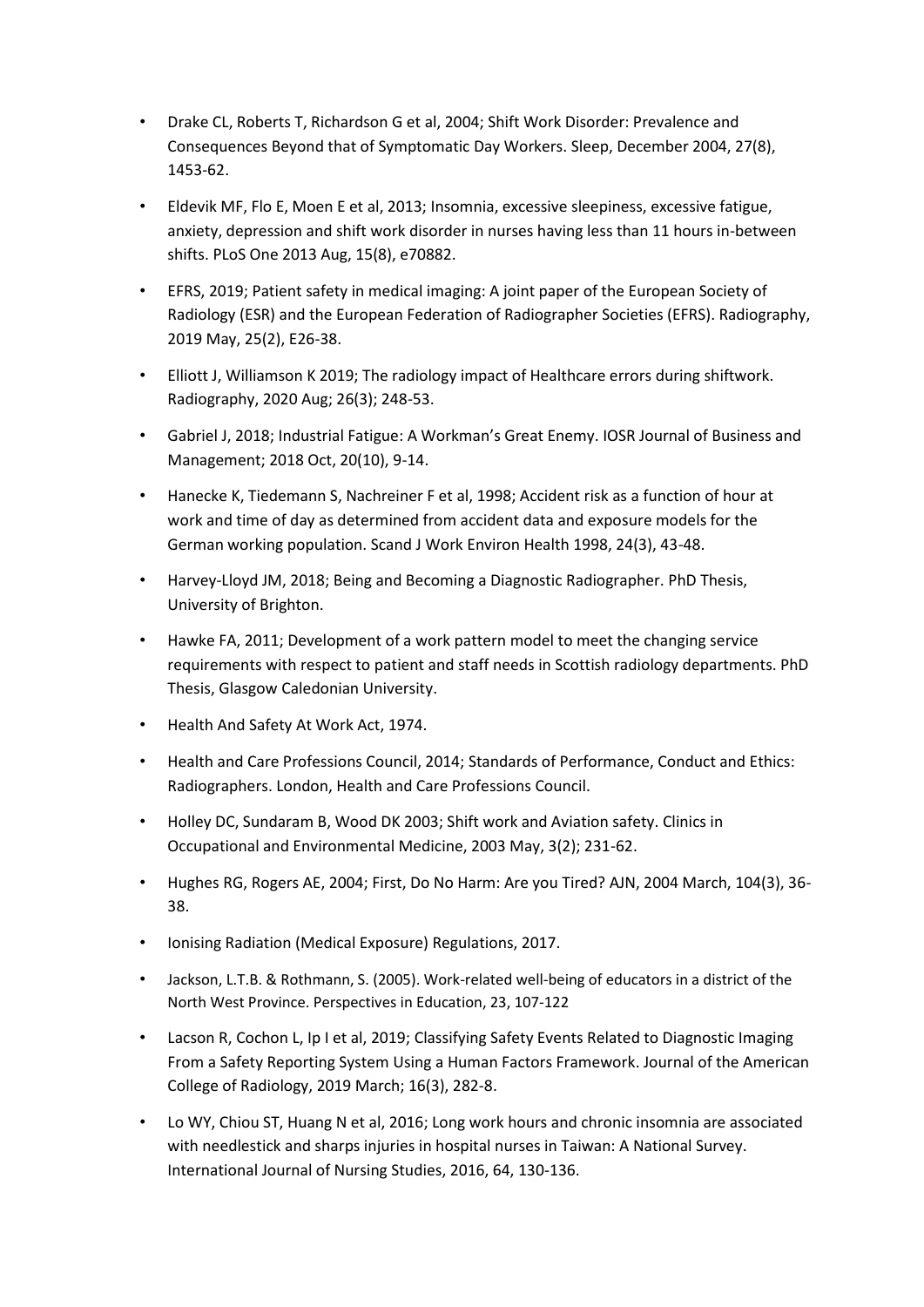- Locke R, Lees A, 2021. Mixed Methods Research in Wellbeing And Health. London, Routledge.
- Lockley SW, Cronin JW, Evans EE et al, 2004; Effect of reducing interns' weekly work hours on sleep and attentional failures. N Engl J Med, 2004 Oct 28, 351(18), 1829-37.
- Martin CJ, Vassileva J, Vano E et al, 2017; Unintended and accidental medical radiation exposures in radiology: guidelines on investigation and prevention. Journal of Radiological Protection; 2017 Oct, 37(4), 883.
- NHS Employers, 2008; Terms And Conditions of Service (Agenda For Change) Handbook (online) available from https://www.nhsemployers.org/sites/default/files/2021-06/TCShandbook-version-280208.pdf
- NHS Resolution, 2021; Claims made to NHS Radiology (online) available from <https://resolution.nhs.uk/foi-disclosure-log/radiology/> (accessed 19/10/2021)
- Nielsen HB, Dyreborg J, Hansen AM et al, 2019; Shift work and risk of occupational, transport and leisure-time injury. A register-based case-crossover study of Danish hospital workers. Safety Science, 2019 Dec, 120, 728-34.
- Nightingale J, Burton J, Appleyard R et al, 2021; Retention of radiographers: A qualitative exploration of factors influencing decisions to leave or remain within the NHS. Radiography, 2021 Aug, 27(3), 795-802.
- Ooi JWL, Er ATW, Lee WC et al 2021; The 12-hour shift: radiographers' perspectives and its applicability during a pandemic. Radiography, 2021 May. 27(2), 512-8.
- Papp KK, Stoller EP, Sage P et al, 2004; The effects of sleep loss and fatigue on residentphysicians; a multi-institutional, mixed-method study. Acad Med, 2004 May, 79(5), 394-406.
- Parliamentary and Health Ombudsman, 2021; Unlocking Solutions in Imaging: Working together to learn from failings in the NHS [online] available from gov.uk/official-documents
- Pereira JM, Silva C, Freitas D, 2021; Burnout among Portuguese radiographers during the COVID19 pandemic [online]. Accessed vi[a https://pubmed.ncbi.nlm.nih.gov/34053854/](https://pubmed.ncbi.nlm.nih.gov/34053854/)
- Polgar S, Thomas SA, 2008; Introduction to Research in the Health Sciences, 5th edition. Philadelphia, Elsevier Churchill Livingstone.
- Raj VV, 2006; Occupational Stress and Radiography. Journal of Radiologic Technology; 2006 Nov, 78(2), 113-22.
- Reiner BI, Krupinski E, 2012; The insidious problem of fatigue in medical imaging practice. Journal of Digital Imaging, 2012 Feb, 25(1), 3-6.
- Richards M, 2020; Diagnostics: Recovery and Renewal. NHS England.
- Schaufeli WB, 2017; Applying the Jobs Demands Resources (JDR) Model: A 'how to' guide to measuring and tackling work engagement and burnout.
- Schaufeli WB, Tarls TW 2014; A Critical Review of the Jobs Demands Resources (JDR) Model: Implications for Improving Work and Health. In: Bauer GF, Hanning O (ed) Bridging